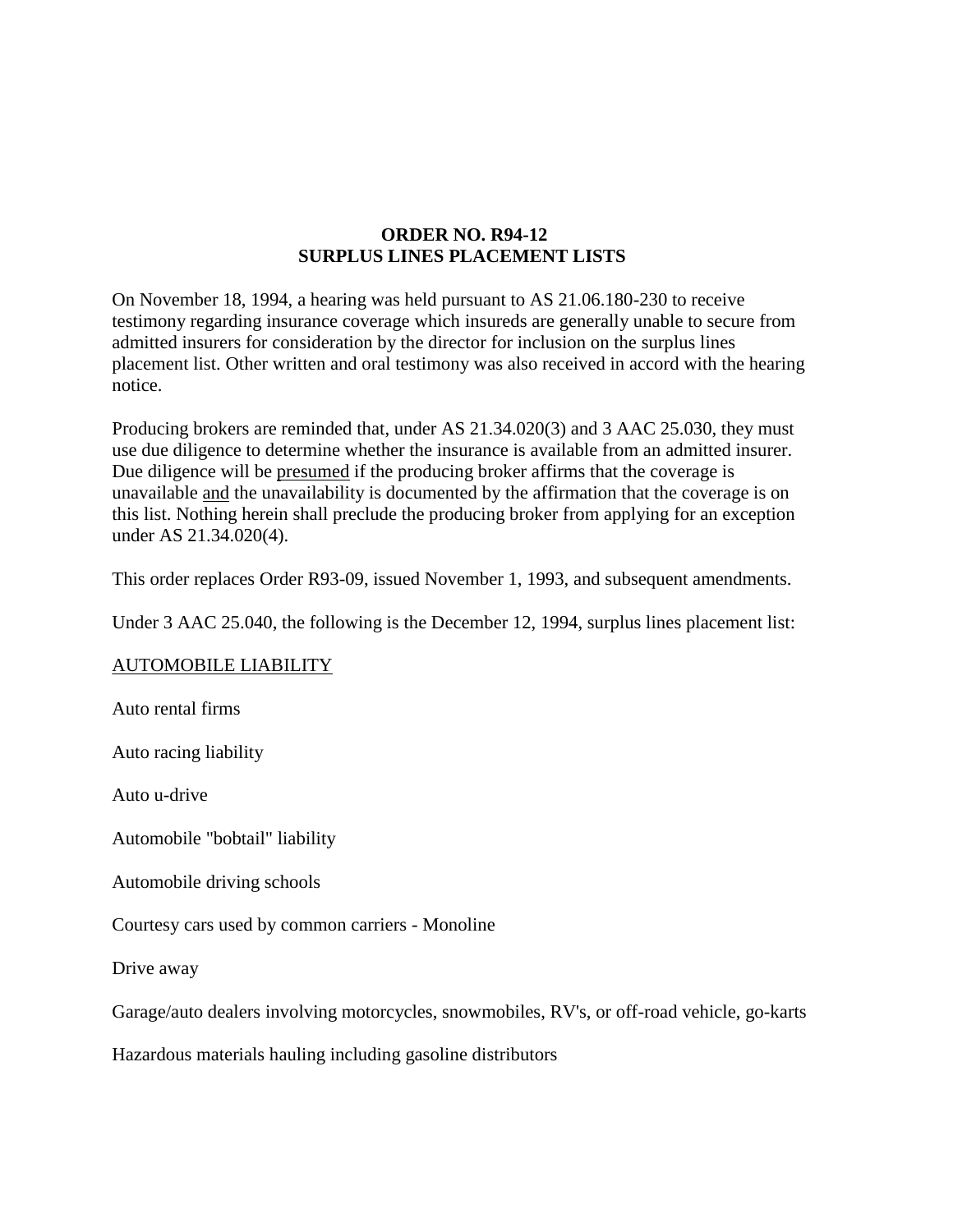Long haul trucks

Midget autos

Racing

Sand and gravel haulers involving dump trucks

Taxi cabs

Vehicles maintaining or servicing aircraft

#### AUTO PHYSICAL DAMAGE

Auto renters conversion

Auto firm renters - short term

Classic/antique autos

Dealership vendors single interest

Garagekeepers legal liability

Hazardous materials hauling

Heavy vehicles - over 20,000 gross vehicle weight

Leased motor homes

Long haul trucks

Luxury autos

Racing autos

Special auto bodies

Taxi cabs

# AVIATION AND AIRCRAFT

Aircraft - antique

Aircraft - chartered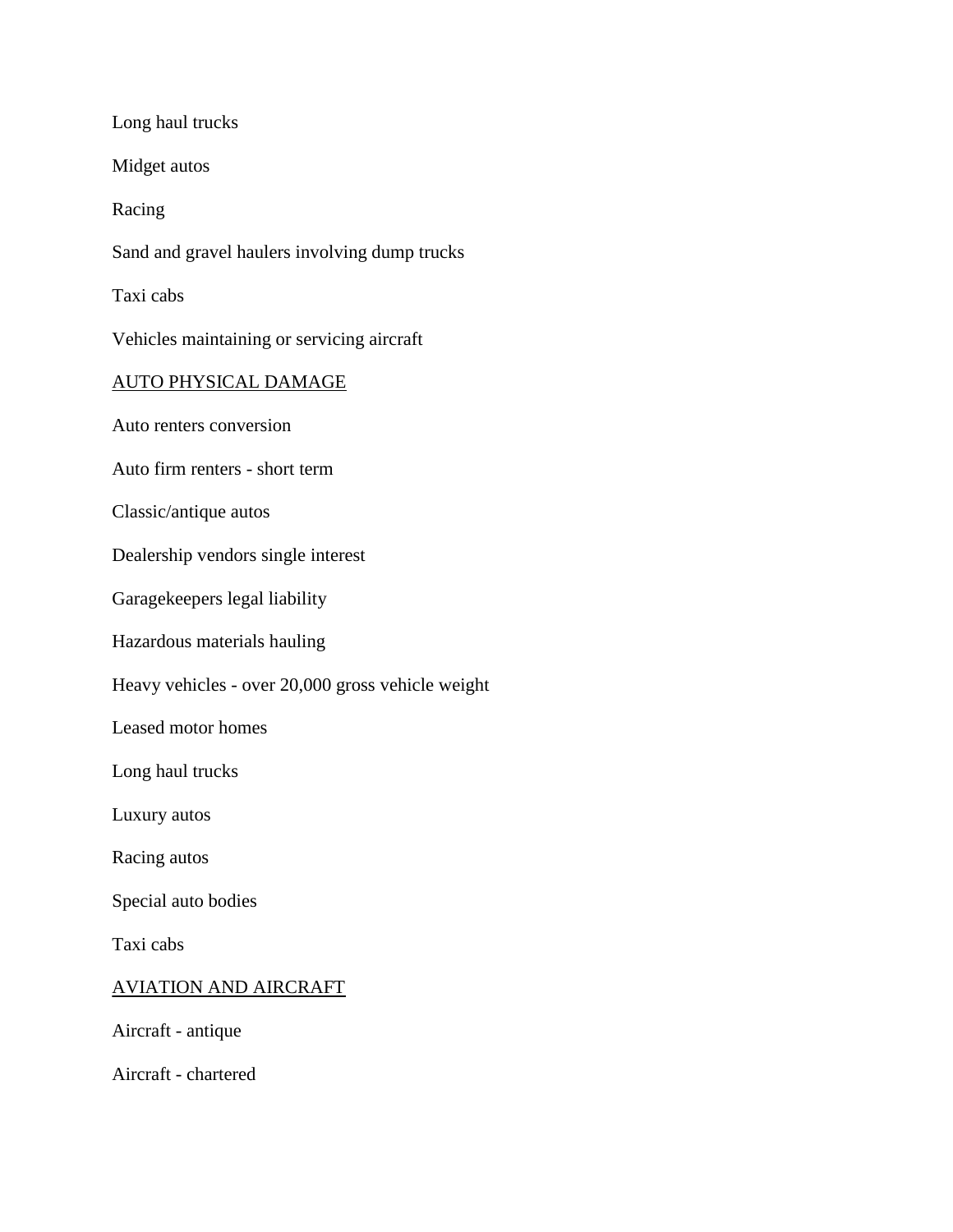Aircraft - excess passenger liability Aircraft - fixed base operations Aircraft applicators liability including crop damage and chemical drift Airmeet liability Aviation maintenance vehicles Balloon - hot air gas Excess limits Guide, lodge, or outfitter airstrips Guides, lodges, and outfitters aircraft hull or liability **Helicopters** Monoline: Airport liability Aviation products liability Hangerkeepers liability BURGLARY, ROBBERY AND HOLD-UP Goldmines FIRE AND ALLIED LINES Buildings on piles Chattel mortgage - nonfiling or nonrecording Drought insurance Explosive manufacturing, storage, or sales Green houses - wind and hail Hay in the open or barns - when value exceeds \$25,000 in each stack or barn.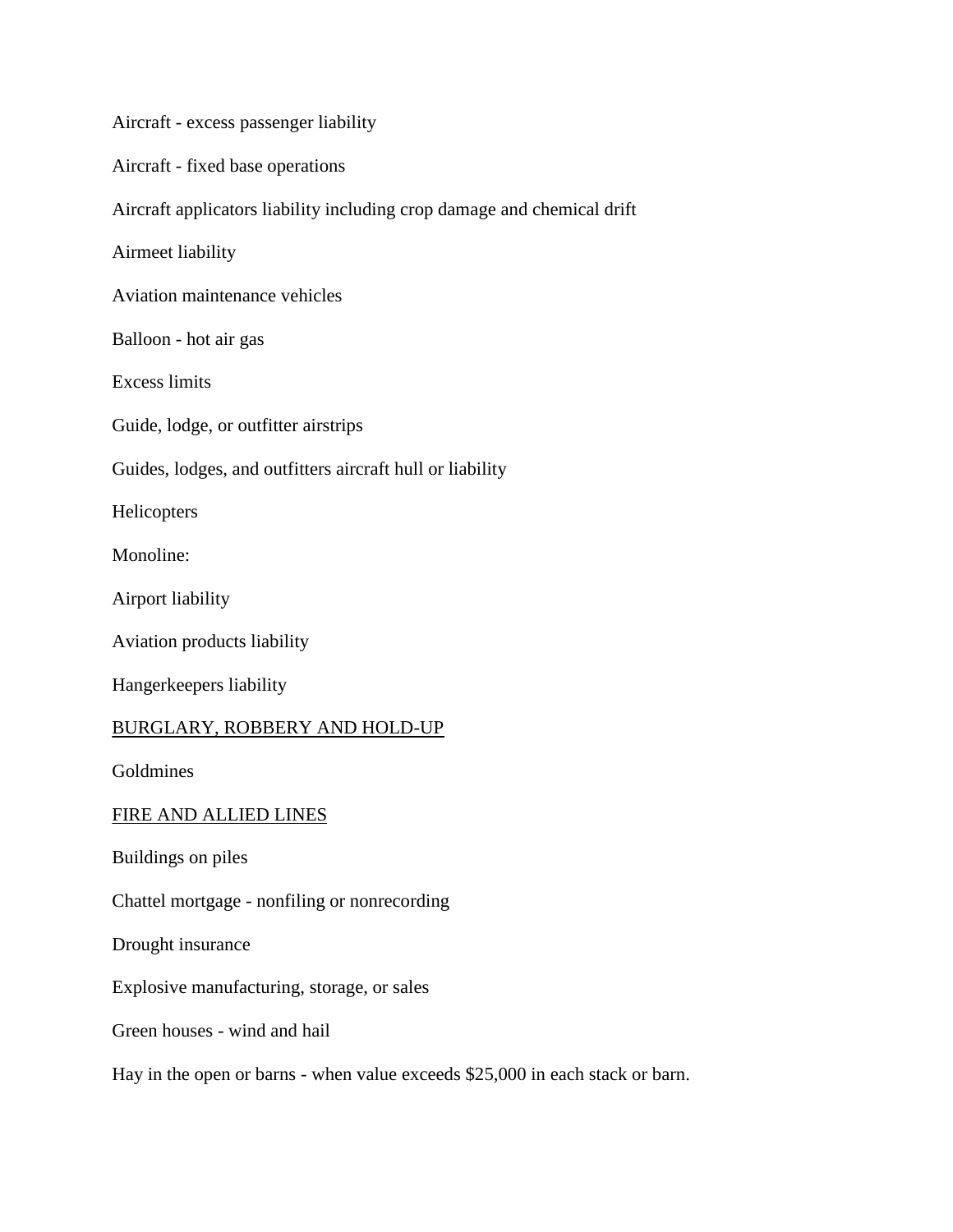## Monoline:

Business interruption, earthquake or flood Vacant buildings coverage including VM&M and theft coverage Plastic manufacturers and sales Polyurethane insulated buildings Remote - accessible only by air or water Sawmills Unprotected risks - class 8, 9, or 10 Woodhandlers PROFESSIONAL LLABILITY Architects and Engineers Social Service agencies, residential counseling service (i.e., alcohol abuse, counseling) GENERAL LIABILITY Spectator liability Animal rides, saddle horse liability, rodeos and horse shows Custodial care - licensed for under 25 Adult day care centers Child day care centers Developmentally disabled Residential and day care centers Homes for the aged Demolition contractors liability Environmental impairment liability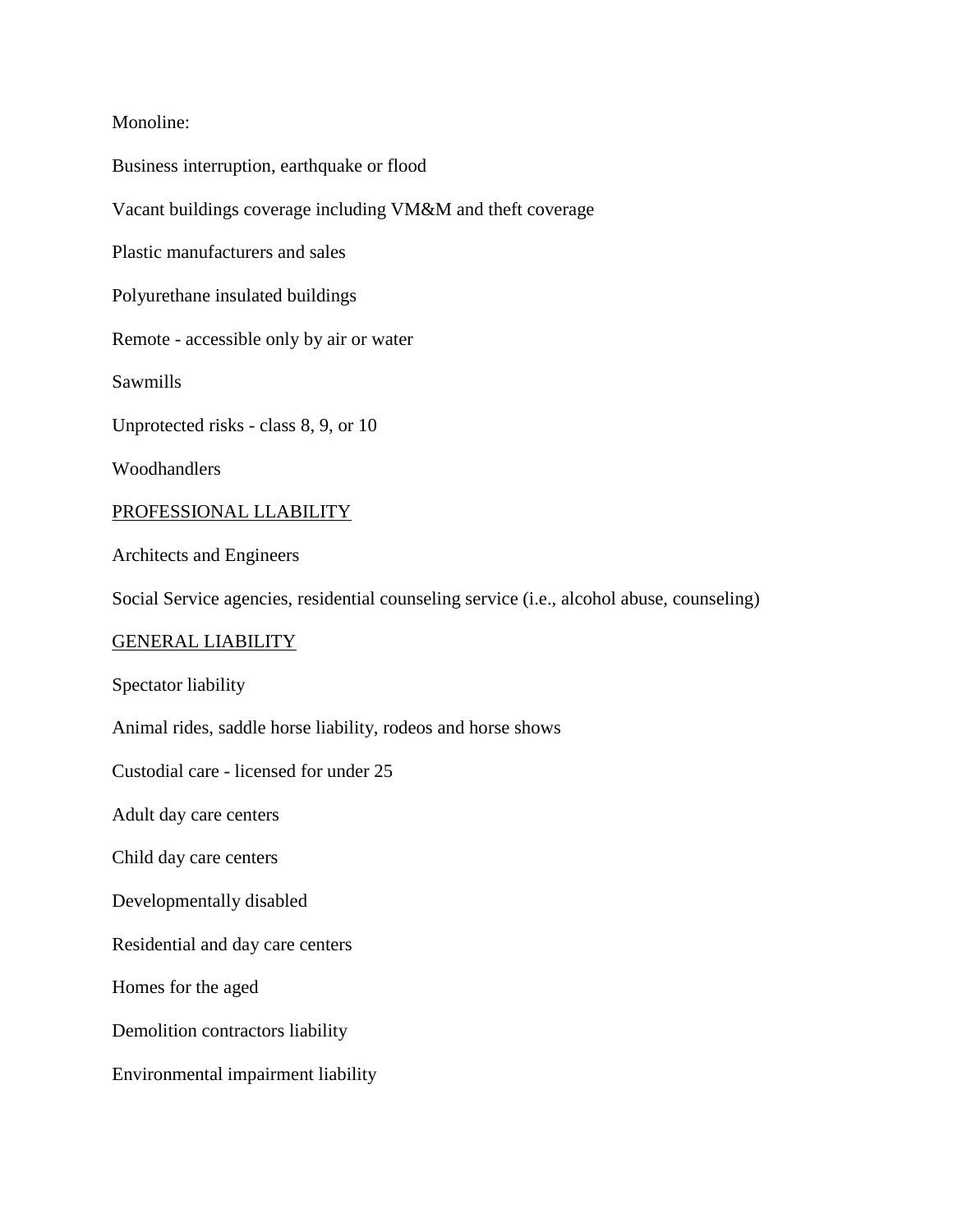Explosive manufacturing, storage, or sales Exterminators liability, pest control applicators Guides, outfitters, and lodges - remote (accessible only by air or water) Hazardous materials Loggers broad form liability Damage including fire Damage to standing timber Mining Monoline: Employment related practices Explosion hazard Hole-in-one coverage Pollution/contamination Ski-lifts and tows Liquor liability - if liquor exceeds 40% of sales or entertainment Police protective - false arrest, personal injury Products and completed operations Railroad protective Security guards (under ten guards) Special events, tagged fish Snowmobile dealers New ventures - under three years experience Oil field service contractors - small (premium under \$10,000) with only Alaska operations